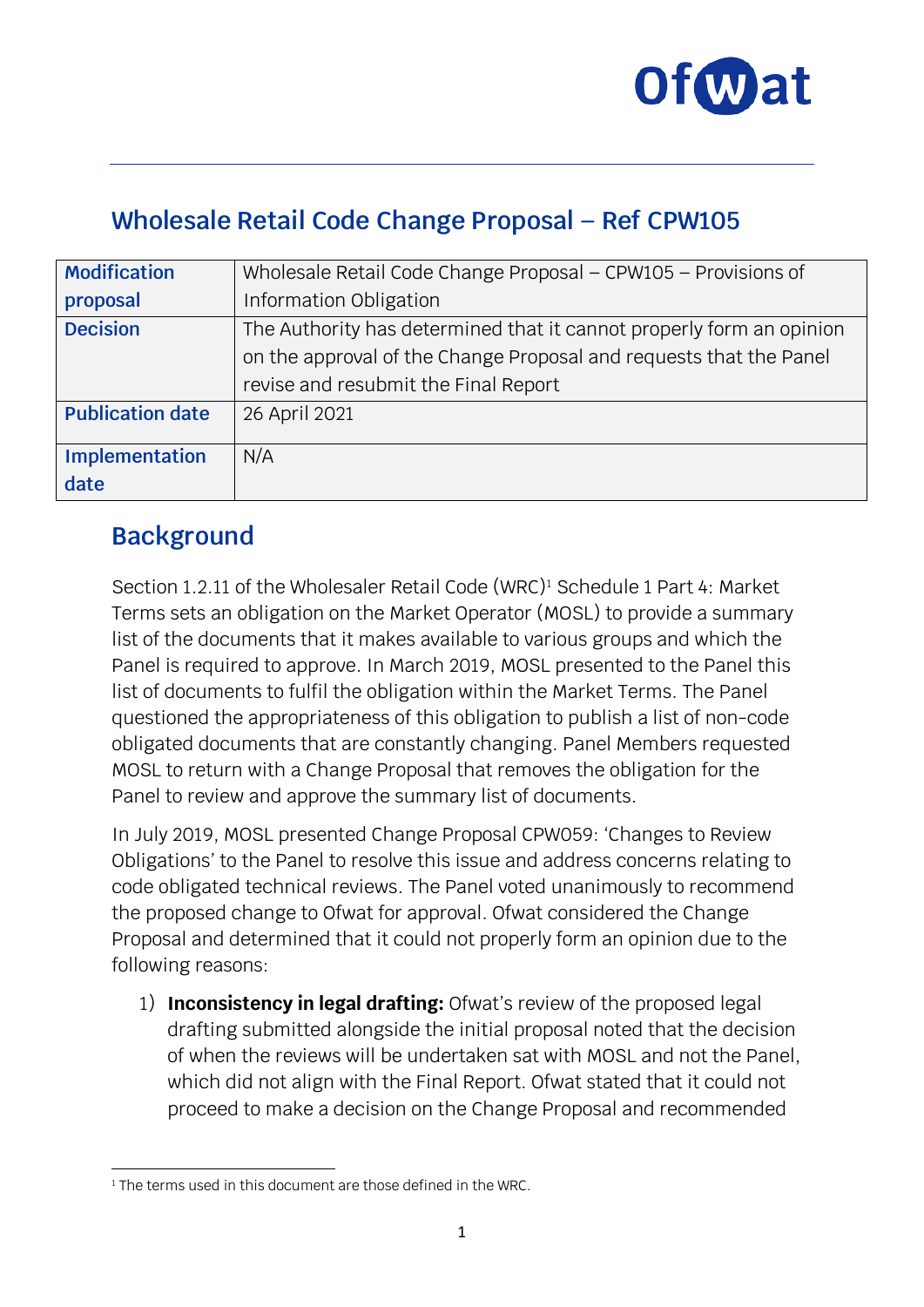MOSL review the legal drafting, in order to reflect the solution in the Final Report.

2) **Lack of rationale:** Ofwat was concerned with the lack of rationale in the Final Report for the entire removal of the 'Provisions of Information' section of the Market Terms. It requested further details on why the Panel questioned the appropriateness, the rationale behind this and any consequential impacts.

MOSL considered the two issues previously presented in CPW059 and deemed it appropriate to progress each issue in separate Change Proposals. The revised version of CPW059 addressed the frequency of code obligated technical reviews and was approved by Ofwat in January 2021. This Change Proposal, CPW105, has now been raised to assess the Provisions of Information obligation.

## **The issue**

The Final Report sets out that Section 1.2.11(b) of the Market Terms obliges MOSL to establish a summary list of materials and information it publishes and the recipients of such information. Section 1.2.11(c) states that the Panel should approve the information to be published under section 1.2.11(b) and conduct a review from time to time. However, the purpose of this review is not stated and the Panel has queried if its role is to audit the list and if so, how this could be achieved.

It is considered that this list provides increased transparency and clarity to industry participants on different non-code obligated items MOSL circulates within the market. MOSL consider that the purpose of section 1.2.11(c) is to allow the Panel to amend the availability of information to different groups, e.g. the Panel can change a document marked by MOSL as publicly available to one that is only available to Trading Parties, and vice versa. They consider that it was not intended for the Panel to review either the documents or their content, which would neither be practical nor achievable as the Panel is not familiar with all of MOSL's internal processes. As such, CPW105 seeks to remove the Panel's involvement in this obligation.

# **The Change Proposal[2](#page-1-0)**

CPW105 seeks to remove section 1.2.11(c) of the Market Terms that relates to the Panel's involvement in the Provision of Information obligation and proposes

<span id="page-1-0"></span><sup>&</sup>lt;sup>2</sup> The proposal and accompanying documentation is available on the MOSL website at <https://www.mosl.co.uk/market-codes/change#scroll-track-a-change>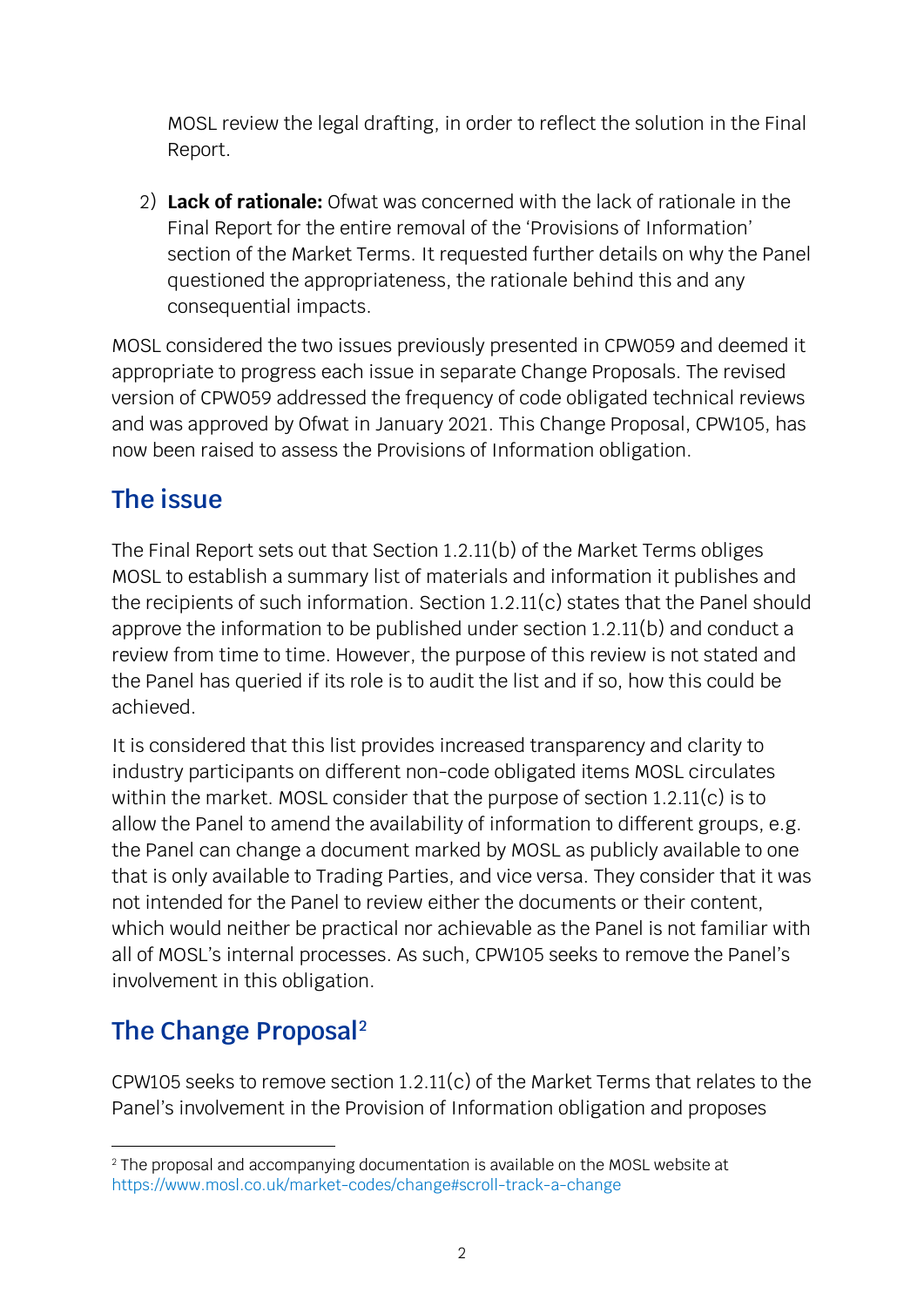minor clarification amendments to section 1.2.11. This change does not propose the removal of the Provisions of Information obligation. MOSL will continue to update and publish this document each year, as has been the process since 2018, and will notify the industry of the updated document after each revision.

The Panel's Final Report provides the following rationale for the proposed amendments:

- It removes ambiguity around the purpose of the obligation and relieves the Panel of a questionable, low value adding activity. The Panel is intended to be a high-level strategic group that should focus on workstreams and projects that add value to the market, rather than overseeing the administration of MOSL publications.
- If the Panel wishes to review the publications, it can still request sight of the information provided by MOSL and who it is distributed to.
- It maintains the purpose of the summary list, which is to provide transparency and clarity to industry stakeholders on the non-code obligated items that MOSL publishes to different groups.
- It clarifies that the list may include materials that are not necessarily published on the website but circulated by MOSL, e.g. via email.

## **Industry consultation and assessment**

An industry consultation for CPW105 was not undertaken. The Panel's Final Report provides the following reasons:

- 1) Trading Parties' systems and process will not be affected by the implementation of CPW105; and
- 2) The proposed solution relates to a Panel process. The Panel was therefore considered to be the only group necessary to consider whether the solution is fit for purpose and furthers the principles of the WRC.

### **View from the Customer Representative**

The Customer Representative stated that if the Panel has questioned why they are undertaking review and approval of non-code documents, then it is sensible to consider ending their involvement in this, rather than clarifying it through a code change. Some of the reasons for questioning the role of the Panel may emanate from members feeling that Panel should be focusing on higher priorities (e.g. market changes that will benefit customers). The Customer Representative agrees that the Panel's main focus should be on high priority areas, and welcome an examination of current responsibilities to determine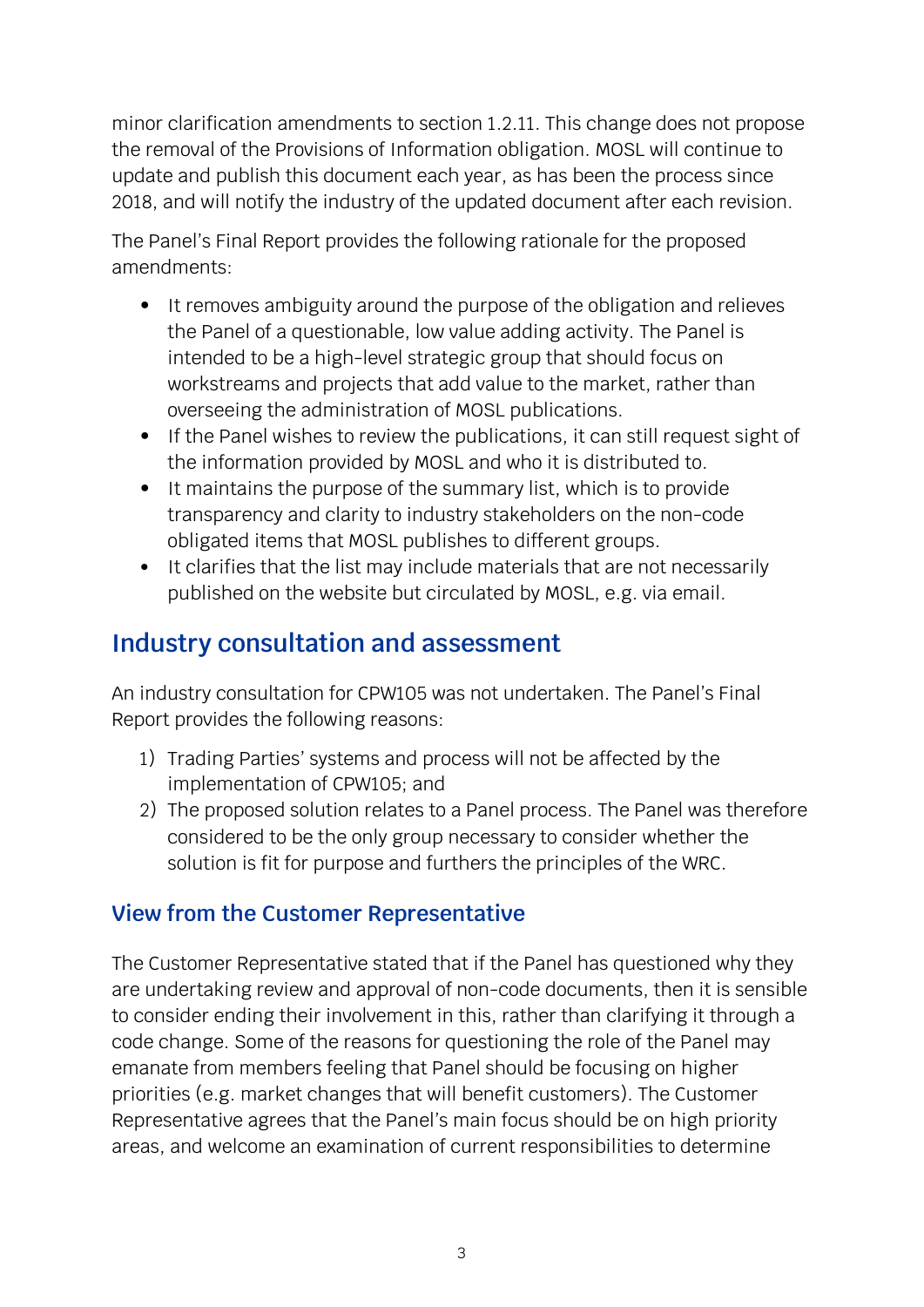whether any could possibly be undertaken by an alternative committee, or under another process.

### **Panel recommendation**

The Panel considered CPW105 at its meeting on 24 November 2020. A Panel Member queried the MOSL governance process for determining the availability of information and materials published by MOSL, and whether removing the Panel's involvement in the Provisions of Information obligation would remove required oversight. The Panel agreed that MOSL has the appropriate internal mechanisms in place, such as the compliance framework, which are subject to monitoring and which ensure that information is circulated to the correct recipients. The Panel noted that it should trust MOSL to handle and manage administrative issues of this nature.

The Panel agreed unanimously (12 votes in agreement, with one abstention from the Panel Chair) to recommend CPW105 to Ofwat for approval. The recommended date of implementation is 14 May 2021, which the Panel noted was driven by scheduled code release dates.

### **Our decision and reasons for decision**

We have considered the issues raised by the Change Proposal and the supporting documentation provided in the Panel's Final Report. We do not agree that section 1.2.11 of the Market Terms imposes an obligation on MOSL to publish a list of non-code obligated items, which MOSL confirmed in correspondence with the Authority may include for example monthly change updates, slides produced for industry groups, etc. Instead, this section imposes an obligation on MOSL to produce a list of materials and information which MOSL is required to make available under the WRC and Market Arrangements Code and establish and maintain a policy which sets out the recipients of such information. Section 1.2.11 specifically excludes from this obligation the notification and distribution of Data Items and Reports as those are specified in the relevant Code Subsidiary Documents of the WRC.

On the basis of this misalignment of interpretation of the WRC we have decided we cannot properly form an opinion on the approval of the Change Proposal and request that the Panel revise and resubmit the Final Report.

We support the Panel taking a more proactive and strategic role in actively promoting market improvement in the interests of customers. However, we consider that the Panel should have another opportunity to consider its role